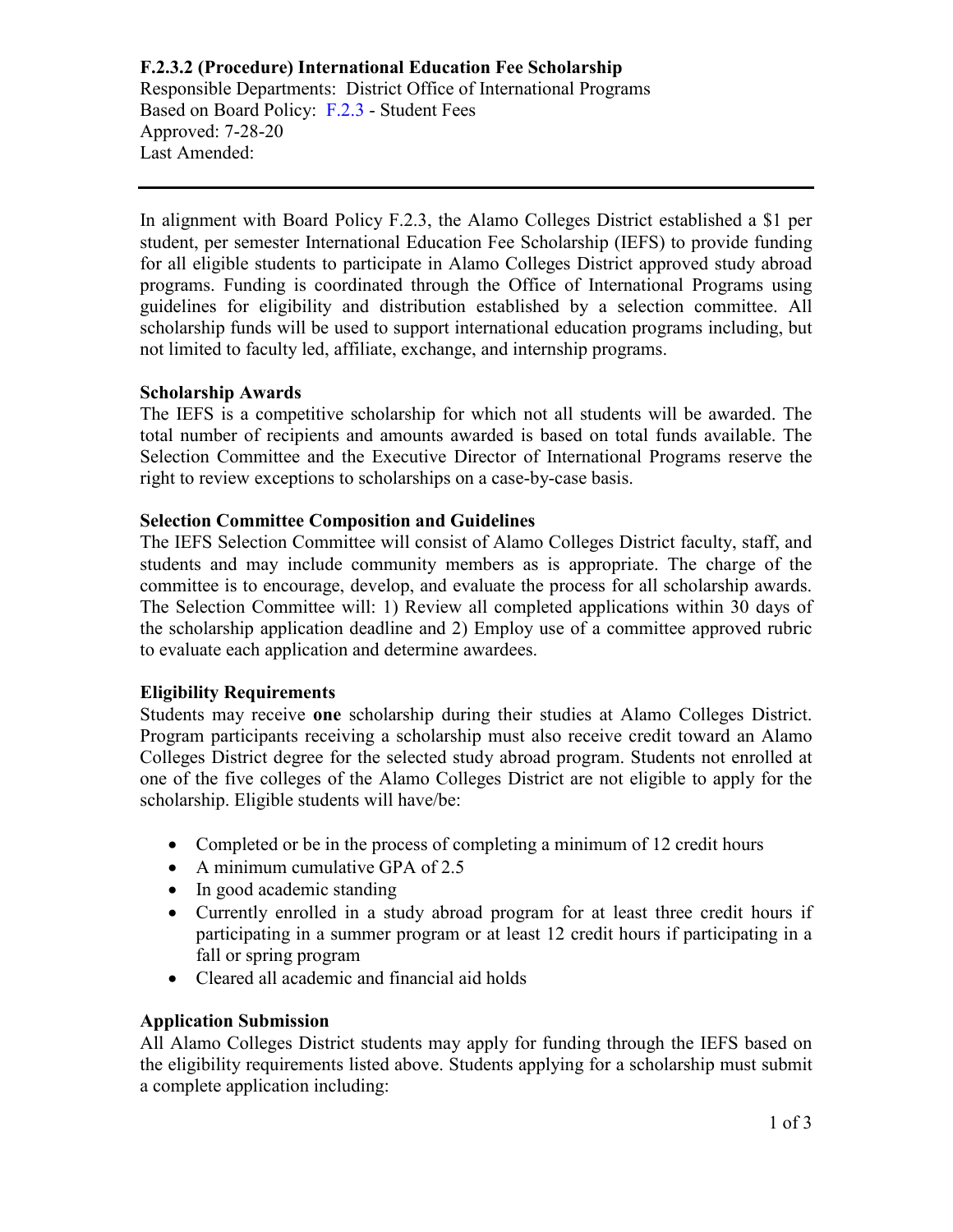### **F.2.3.2 (Procedure) International Education Fee Scholarship** Responsible Departments: District Office of International Programs Based on Board Policy: [F.2.3](http://www.alamo.edu/uploadedFiles/District/Employees/Departments/Ethics/pdf/policies/F.2.3-Policy.pdf) - Student Fees Approved: 7-28-20 Last Amended:

- Scholarship application
- Statement of Purpose essay
- Service Project proposal

At the discretion of the Selection Committee and the Executive Director of International Programs, any award may be revoked if the applicant does not complete their program abroad or if any part of the information provided in the application is found to be untrue. Exceptions may be made on a case-by-case basis.

Completed applications should be submitted to the Office of International Programs in person, before the application deadline, during regular business hours or via email to the district study abroad email [\(dst-studyabroad@alamo.edu\)](mailto:dst-studyabroad@alamo.edu).

## **Scholarship Compliance**

Students receiving an IEFS must comply with the following award guidelines. Changes made to a student's original plan of study which occur after a scholarship has been awarded must be approved by the Selection Committee. Approved changes may result in the adjustment of award amounts based on the student's final plan of study.

- Comply with the federal regulations required by Financial Aid regarding Satisfactory Academic Progress (SAP)
- Maintain all program requirements throughout the study abroad program
- Verify all holds are cleared and that there is no outstanding balance on the student's account
- Comply with all regulations and policies established by the Office of International Programs

## **Applicant Responsibilities**

Students who are awarded and accept an IEFS agree to the following commitments of time. Students will be given six months after the close of the program abroad to complete the service project. At completion of the project, students should submit a project report to the Office of International Programs describing the activities held. Service project activities may include:

- Serving as a Student Ambassador for Study Abroad programs
- Volunteering at Study Abroad 101 sessions
- Presenting at New Student Orientation
- Volunteering at Study Abroad Fairs
- Presenting during pre-departure orientations
- Posting flyers at the colleges